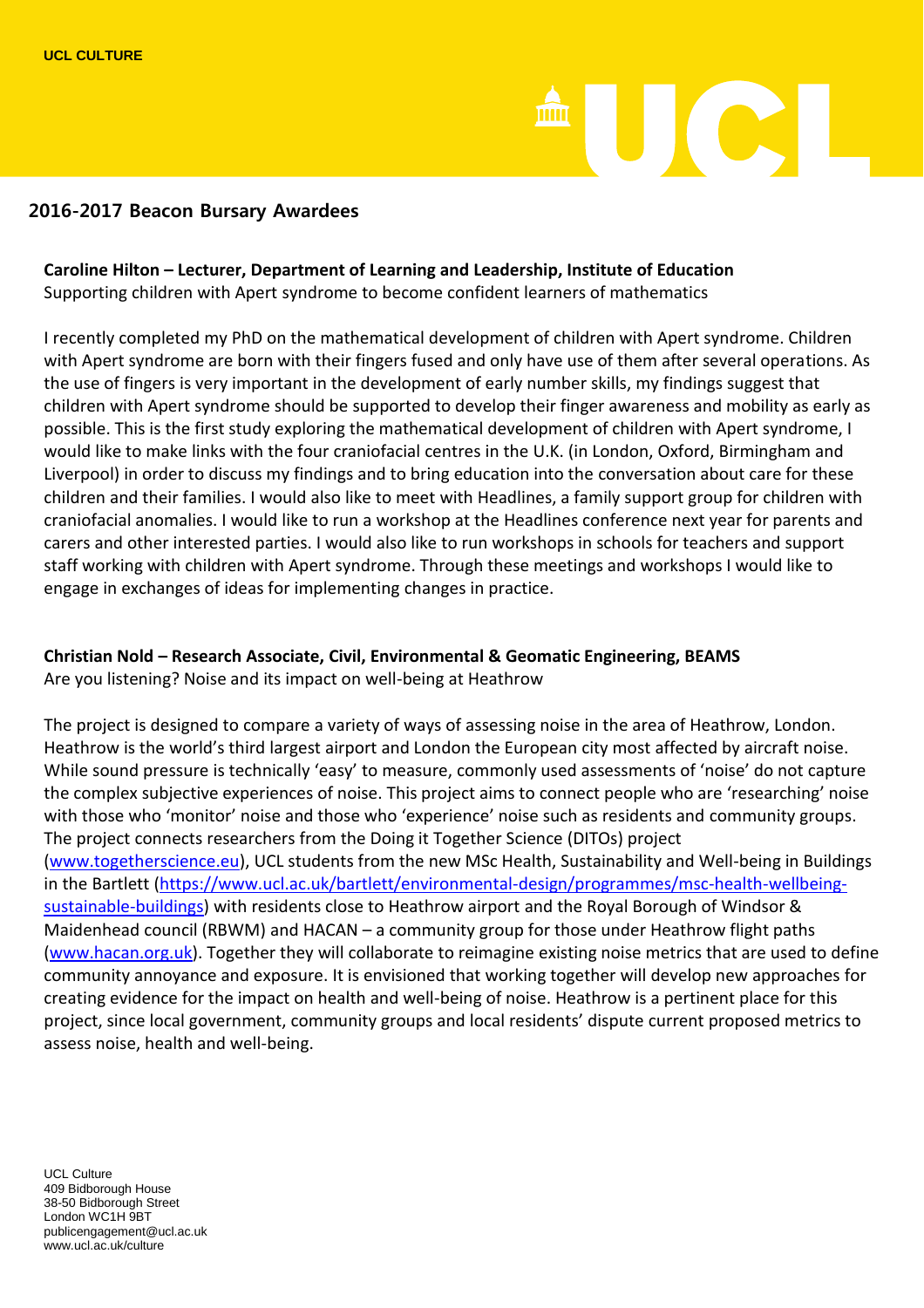#### **Claire Shih – Lecturer, Centre for Translation Studies (CenTraS), SLASH**

Promoting access to health information and services in the Chinese community in the U.K.: a translation/interpreting project and an app for medical terminologies

This project is designed to establish a new model of collaborative engagement between staff and students at the Centre for Translation Studies (CenTraS) and a charitable organisation, Chinese National Healthy Living Centre (CNHLC; [http://www.cnhlc.org.uk/\)](http://www.cnhlc.org.uk/), in support of their (translation/interpreting) work to promote and facilitate access to health services and information for the Chinese community in the U.K.

#### **Emma Matthews – Postgraduate Research Student, Institute of Neurology, SLMS**

A family consultation day to discuss the development of a registry of sudden unexpected death in infancy and childhood

Sudden unexpected death in infancy and childhood is a devastating event that affects all community groups. Even after detailed investigation professionals are often unable to tell families why their child died. As part of a wider project involving clinicians, researchers and the Lullaby Trust charity who support families affected by the sudden and unexpected death of a child we propose creating a national registry of sudden unexpected deaths that occur before age 18. The registry would collect detailed clinical and family information along with tissue samples and will facilitate research and understanding of the risk factors for death. Our aim is that this information will be used to help families understand what has happened to their child and to help prevent such deaths in future.

We believe the success of such a registry depends upon close working relationships between professionals and families. To help us create a registry that is mutually beneficial to families, clinicians, researchers and charities we would like to host a public engagement event involving all these groups. We would like an inclusive and open forum for insights and ideas to be shared by all interested parties including but not limited to whether they would support a registry, what shape it should take, and how and when it should be discussed following bereavement.

#### **Eve Mackinnon – Postgraduate Research Student, Civil Engineering and Geomatic Engineering, BEAMS** Co designing of faecal waste management options on canal boats

The funding will be used to publicise, organise and run a co-design 'waste to value' workshop in Hackney Wick, East London to responds directly to needs of canal boats users and the wider local community. It is to be co-hosted by Eve Mackinnon (2nd Year PhD CEGE student) and 'Gaia Gallery' - a carbon neutral sustainable touring canal boat organisation. The 3-hours evening workshop will explore options for the safe collection and treatment of human waste on board canal boats directly from inputs from a wide range of stakeholders. Canal boat users and organisations such as the Canal and River Trust (CRT) will lead the codesign process with inputs from toilet manufacturers (e.g. Kildwick, Airhead and Simploo). Community mapping of the canal geographies will support the potential location of collection points and treatment stations. Expert advice related to collection and potential treatment mechanisms (e.g. anaerobic digestion systems and composting) will support the co-design process. Potential re-use options will be also linked into the system with participation from interested stakeholders (e.g urban farming systems). As part of the co-design process, a short film (2-3 mins) will be made following the work of 'Poo-pioneers' who are taking on the management and re-use of human waste on board canal boats. Script development, and some scenes shot, before editing to produce a short 2-3 min film about re-use of human waste designed to engage with decision makers.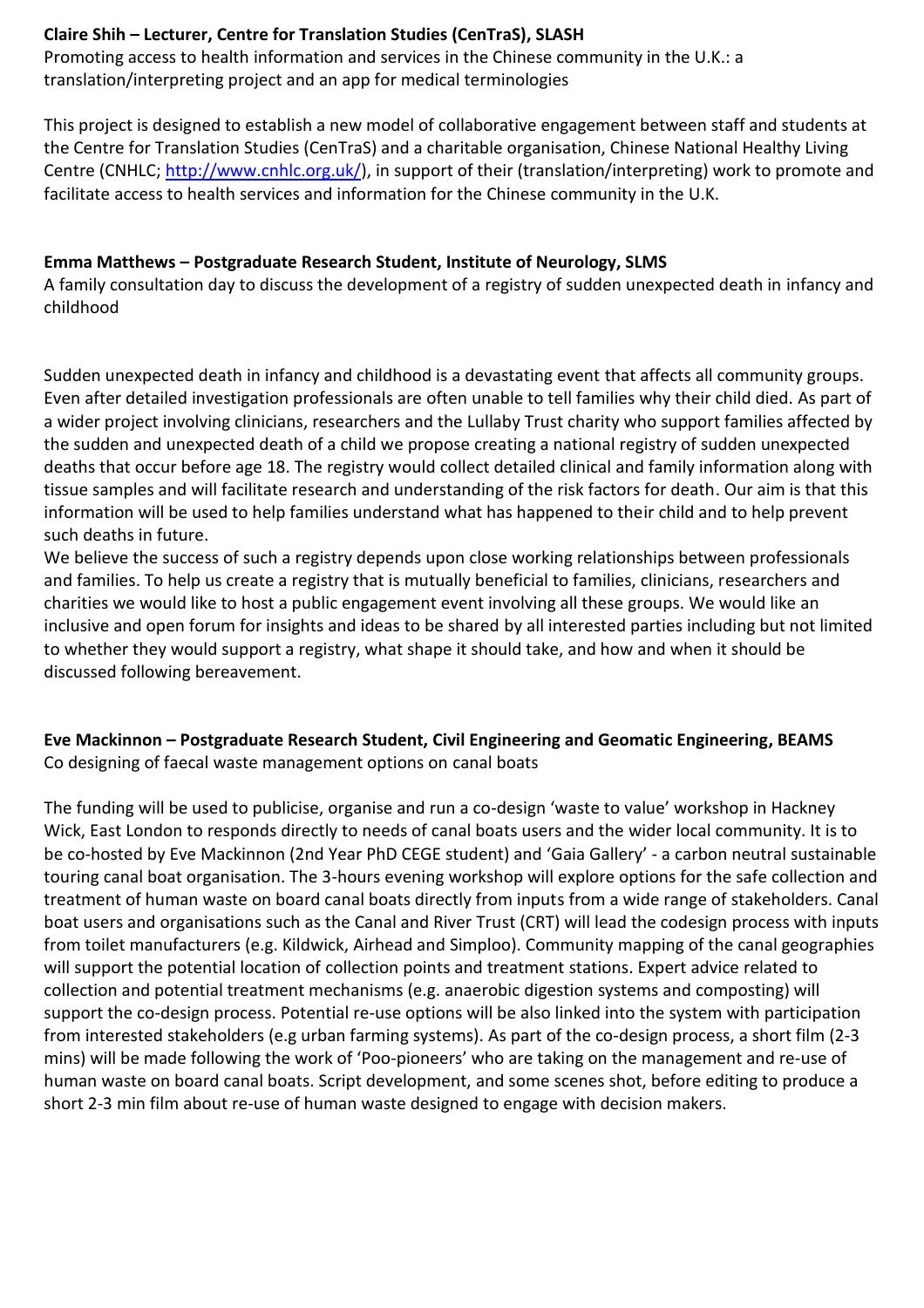#### **Tse-Hui Teh – Lecturer, Bartlett School of Architecture, BEAMS Lena Ciric – Lecturer, Civil Engineering and Geomatic Engineering, BEAMS** Compost conversations

UCL are working with Spitalfields City Farm to install a new vacuum flush composting toilet. Our engagement project 'Compost Conversations' is the initial step for longitudinal research looking at how people change their behaviours and views with the introduction of a new toilet system and how the microbial communities in the compost change over time. The collaboration between UCL and Spitalfields City Farm originates from the misuse of the current flush toilet system at the Farm. The toilets are often blocked by nappies and sanitary products, therefore this project represents an opportunity to not only test more sustainable methods of recycling human waste, but also a chance to convey the limitations of current toilet systems. 'Compost Conversations' occurs before the toilet is installed. This initial step is a series of workshops that enables a conversation with four of the most disparate communities who regularly visit Spitalfields City Farm and are likely to use the toilet and compost in the future. The conversation centres on a project to create communication tools about toilet systems, the vacuum flush compost toilet and the long term research we intend undertake. Each workshop will be tailored to the relevant age group: primary school, high school, and adults. The workshops will be designed to be highly interactive combining quiet thoughtful exercises, with high speed games to draw out preferred communication tools and topics. Following the workshop, drafts of the communication tools will be displayed and feedback welcomed from other visitors to Spitalfields City Farm. This feedback will then be synthesised into the pilot communication tool for the vacuum flush toilet and UCL research. 'Compost Conversations' to gives participants a forum to discuss the toilet installation; compost from the toilet and its potential use and hazards; refine our research questions; and build long term engagement with our research project. It is also a pilot study in which we learn more about the publics who are toilet users. We intend to apply for further funding from other sources for the long term engagement project.

#### **Irene Petersen – Reader, Primary Care & Population Health, SLMS**

Psychotropic medication in pregnancy – translation of evidence into practice

Every year 650 000 children are born in England. Nearly 10% of their mothers would have been on antidepressant treatment in the year before they become pregnant. However, only 1 in 5 individuals continue antidepressant treatment in pregnancy and many stop treatment because of fear of harming the unborn child. Our previous work with women using psychotropic medication demonstrated that women often find it difficult to identify reliable information on drug safety in pregnancy. The popular media tend to present drug safety issues in a black and white fashion with headlines such as "Women who take antidepressants during pregnancy have nearly double the risk of having an autistic child". In contrast, much scientific evidence is often difficult to understand, and healthcare professionals are often not well informed creating a barrier to translation of evidence.

In this project, we will work with women who have been pregnant recently (within the last 2 years) and had first-hand experience of making decisions on whether to continue or stop antidepressant medication in pregnancy. We will form a 'Lived Experienced Advisory Group' (LEAG) of 6-8 women who live near the

Bromley-by-Bow community centre in east London<http://www.bbbc.org.uk/> (see details below). Meeting at the community centre, the members of the LEAG will participate in three workshops with the aim to co-produce information material on psychotropic medication in pregnancy based on existing evidence and their own experiences.

#### **Katherine Twamley – Senior Lecturer, Social Science Institute of Education**

Fathers and parental leave: An exhibition on Father's Day 2018

I propose to organise an interactive family photo exhibition on parental leave for fathers, launched on Father's Day in June 2018, at a local community arts centre in West Drayton, London. The exhibition launch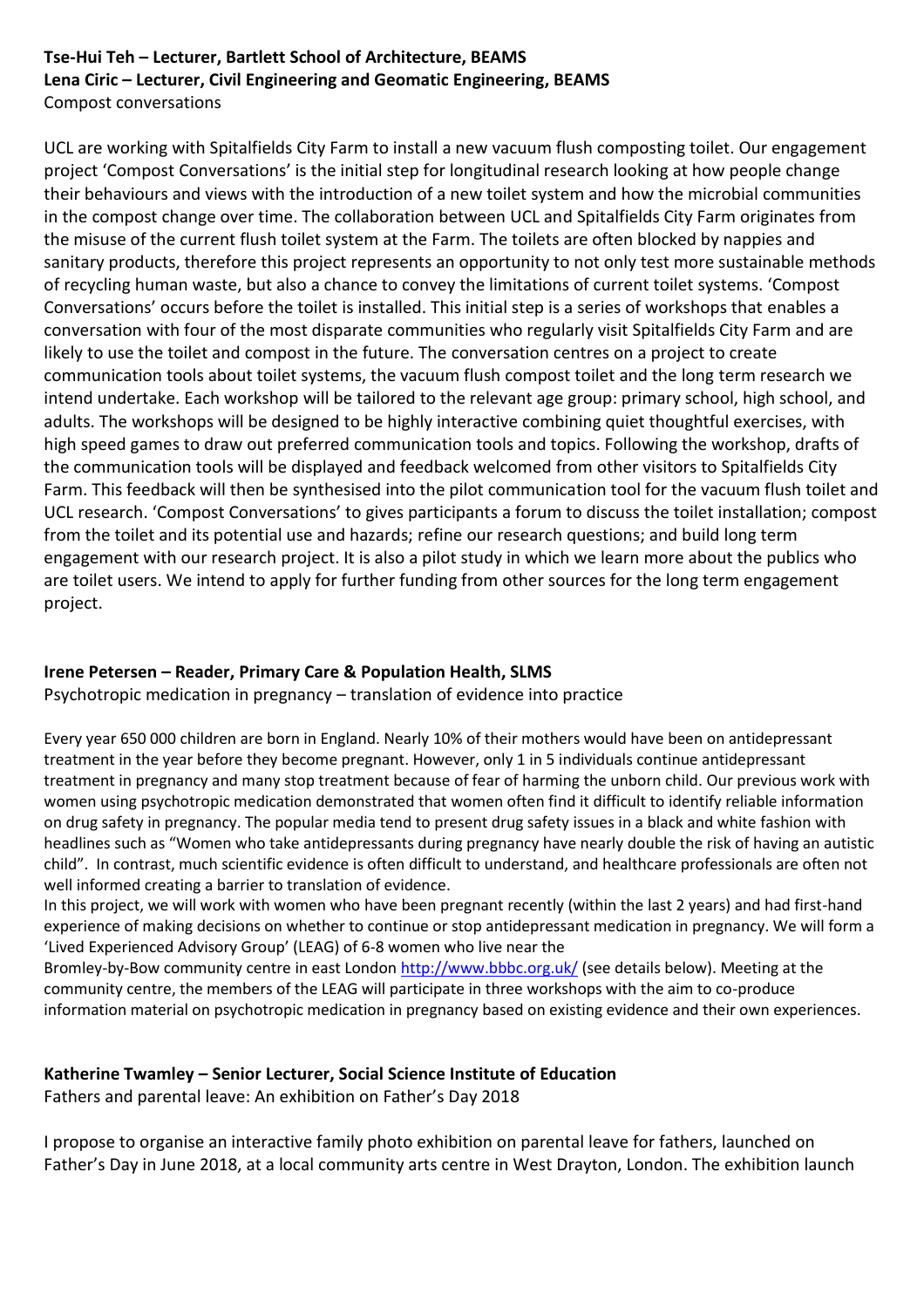will be a fun day for families with a professional high quality photo exhibit, craft table and food stall. The exhibition will engage with families on parental leave availability, eligibility and its potential benefits / drawbacks. I will organise the exhibition in collaboration with families who have taken Shared Parental Leave, drawing primarily on study participants (around 48 families). The aim will be to engage with the fathers in how they and the study findings are presented, as well as future directions of the research (since some themes they take to be important may not have figured in the research and vice versa).

## **Katie Harron – Honorary Research Associate, GOSH Institute of Child Health**

FNP turns 10

It has been 10 years since the Family Nurse Partnership (FNP) was introduced as an early home visiting service for first time teenage mothers in England. The anniversary is being marked by a number of events [\(http://fnp.nhs.uk/fnp-turns-10\)](http://fnp.nhs.uk/fnp-turns-10) aiming to share experiences of the programme and to think together about how to improve the service. To complement these events, we are planning to hold workshops to engage FNP participants and FNP nurses in ongoing research into the effectiveness of the programme. In particular, we will discuss the use of administrative data for research, which is increasingly being used within health and social research, but which involves concepts that the public may not be familiar with (such as de-identification and data linkage).

We will hold two workshops of 6-8 participants each (one for mothers and one for nurses). Workshops will last around 2 hours, including refreshment breaks, and will be recorded and transcribed.

#### **Nerea Amoros Elorduy – Postgraduate Research Student, Bartlett School of Architecture, BEAMS**

Engaging place-making: Architectural design and mural-making workshop with refugees, young architects and artists to improve young children learning in Kiziba refugee camp

How does the built environment of long-term refugee camps in East Africa affect young children's learning, and how can we communicate knowledge about this subject? This project will share the results of my doctoral research to help transform refugee camps in an innovative and locally rooted way, using art, design and architecture to transform them into stimulating learning settings. Through this project, I will help to boost collaboration between several groups: refugees in the Kiziba refugee camp in Rwanda; Rwandan mural artists and architectural students; relevant NGOs, UN agencies and local authorities; those involved in UCL's 'Refugee in a Moving World' initiative (RIMW); the Bartlett School of Architecture, the DPU and IoE research communities.

#### **Patrick Glen – Research Associate, Social and Historical Sciences**

Remembering 1960s British Lesbian, Bisexual and Queer Women's Cinema-going

Between 2013 and 2015, we ran a 3-year Arts and Humanities Research Council-funded project at University College London collecting memories of British 1960s cinema-going in the form of questionnaires (900+) and interviews (70+). These materials shed considerable light on how the decade of the 1960s is remembered in social, cultural and political terms and are now gathered together as an open-access Digital Collection in UCL Library.

We will begin a dialogue with LBQ women that will allow them to contribute their memories so that their reminiscences are remembered and respected. We will also provide an opportunity for them to learn about their histories in context by sharing our findings about 1960s and cinema-going and contrasting them with *their* experiences. Doing so will enable us to interrogate our results through the prism of an underrepresented